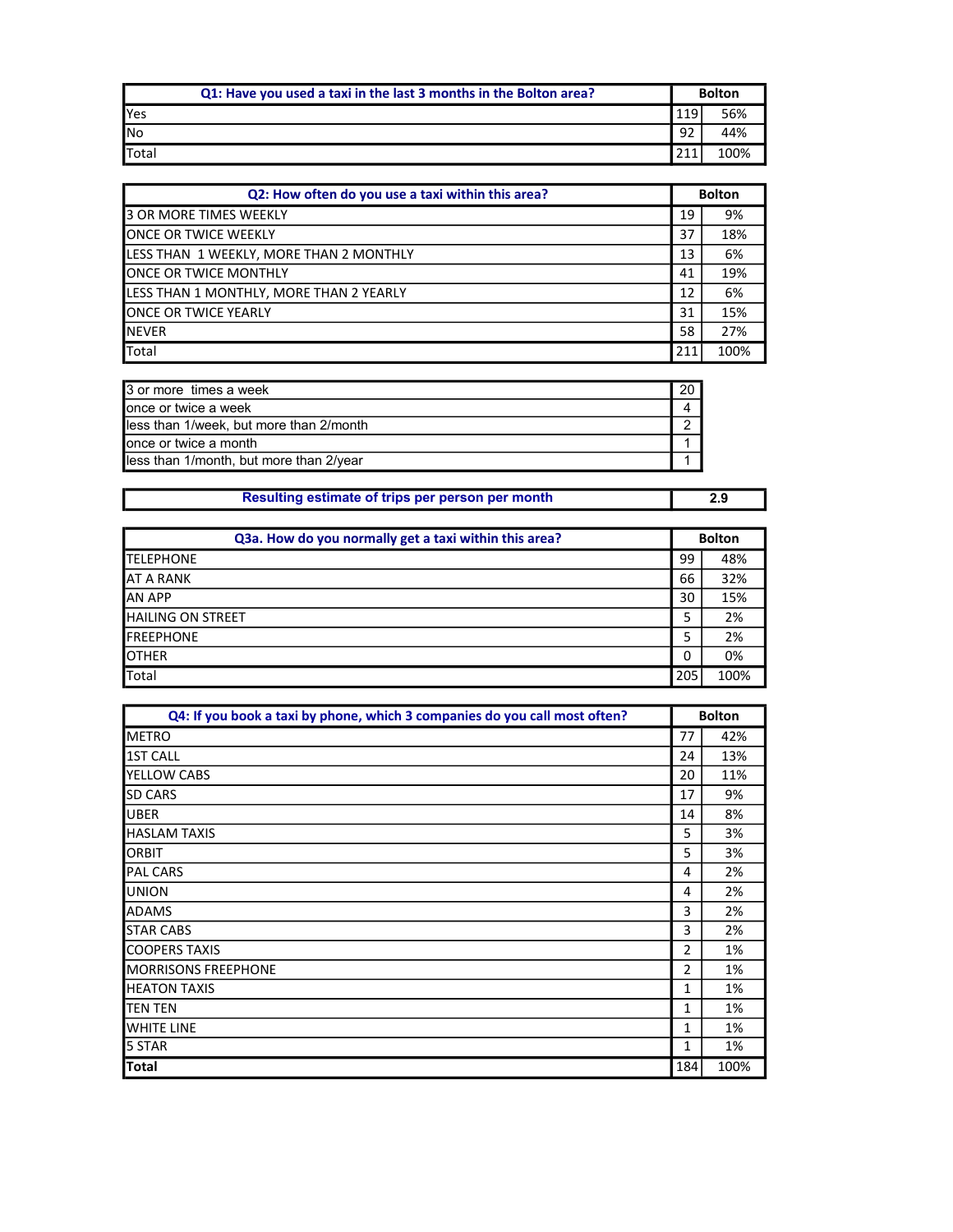| Q5: If you used an app or website, which one did you use? | <b>Bolton</b> |      |
|-----------------------------------------------------------|---------------|------|
| <b>UBER</b>                                               | 30            | 81%  |
| <b>METRO</b>                                              | b             | 16%  |
| <b>ORBIT</b>                                              |               | 3%   |
| <b>T</b> otal                                             | 37            | 100% |

| Q6. How often do you use a hackney carriage in the Bolton Council area? | <b>Bolton</b> |      |
|-------------------------------------------------------------------------|---------------|------|
| 3 OR MORE TIMES WEEKLY                                                  | 4             | 3%   |
| <b>ONCE OR TWICE WEEKLY</b>                                             | 15            | 10%  |
| LESS THAN 1 WEEKLY, MORE THAN 2 MONTHLY                                 | 9             | 6%   |
| ONCE OR TWICE MONTHLY                                                   | 20            | 14%  |
| LESS THAN 1 MONTHLY, MORE THAN 2 YEARLY                                 | 5             | 3%   |
| <b>JONCE OR TWICE YEARLY</b>                                            | 22            | 15%  |
| I can't remember when I last used a hackney carriage                    | 68            | 46%  |
| I can't remember seeing a hackney carriage in the area                  | 5             | 3%   |
| <b>Total</b>                                                            | 148           | 100% |

| 3 or more times a week                  | 20 |
|-----------------------------------------|----|
| once or twice a week                    |    |
| less than 1/week, but more than 2/month |    |
| lonce or twice a month                  |    |
| less than 1/month, but more than 2/year |    |

| Resulting estimate of trips per person per month, hcv |  |
|-------------------------------------------------------|--|

| Q7a. Which ranks are you aware of within the Bolton Council area? | <b>Bolton</b> |      |
|-------------------------------------------------------------------|---------------|------|
| <b>BOLTON INTERCHANGE</b>                                         | 44            | 35%  |
| <b>BOLTON STATION</b>                                             | 12            | 10%  |
| IBRADSHAWGATE                                                     | 41            | 33%  |
| BOLTON TOWN HALL                                                  | 4             | 3%   |
| <b>VICTORIA SQUARE</b>                                            | 7             | 6%   |
| <b>I</b> OCTAGON THEATRE                                          | 3             | 2%   |
| <b>HOWELL CROFT</b>                                               | 2             | 2%   |
| <b>BOLTON MARKET</b>                                              | 3             | 2%   |
| <b>BLACKHORSE STREET</b>                                          | 2             | 2%   |
| <b>SPA ROAD</b>                                                   | 2             | 2%   |
| <b>KNOWSLEY STREET</b>                                            | 2             | 2%   |
| <b>BRIDGE STREET</b>                                              | 1             | 1%   |
| <b>INELSON STREET</b>                                             | 1             | 1%   |
| <b>Total</b>                                                      | 124           | 100% |

| Q7b. If you are aware of a rank in the Bolton Council area, please tell us if you use |     |               |
|---------------------------------------------------------------------------------------|-----|---------------|
| it?                                                                                   |     | <b>Bolton</b> |
| <b>Use</b>                                                                            | 91  | 73%           |
| Don't Use                                                                             | 33  | 27%           |
| <b>I</b> Total                                                                        | 124 | 100%          |

| Q8. If you would not use a rank for a specific reason, please tell us why? | <b>Bolton</b> |      |
|----------------------------------------------------------------------------|---------------|------|
| <b>SAFETY</b>                                                              |               | 50%  |
| <b>TOO EXPENSIVE</b>                                                       |               | 50%  |
| <b>Total</b>                                                               |               | 100% |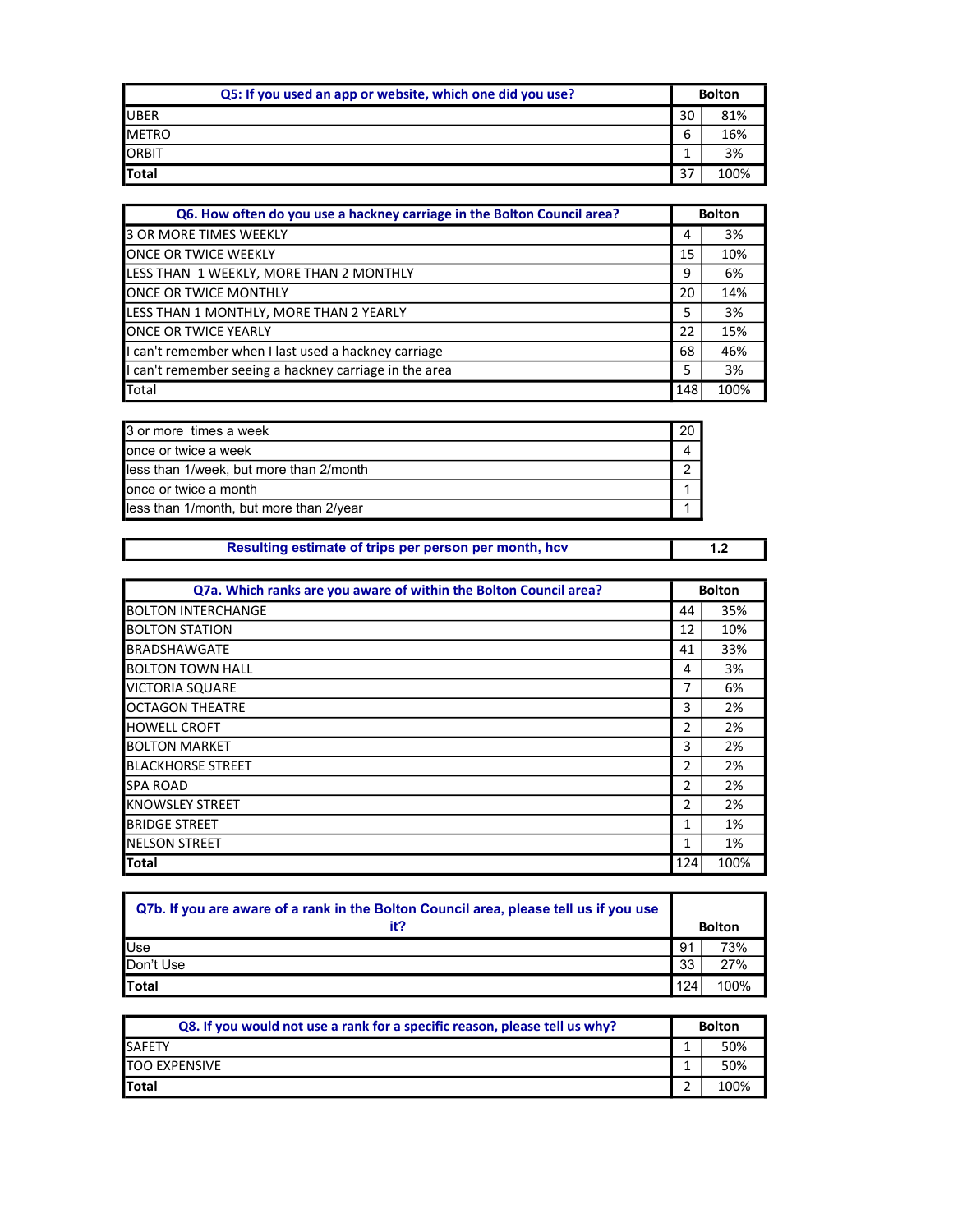| Q9a. For your most recent trip by taxi, how would you rate the Standard of Vehicle<br><b>Cleanliness?</b> | <b>Bolton</b> |      |
|-----------------------------------------------------------------------------------------------------------|---------------|------|
| Very poor                                                                                                 | 0             | 0%   |
| Poor                                                                                                      | 0             | 0%   |
| Average                                                                                                   | 8             | 11%  |
| Good                                                                                                      | 33            | 46%  |
| Very good                                                                                                 | 30            | 42%  |
| Total                                                                                                     | 71            | 100% |

| Q9b. For your most recent trip by taxi, how would you rate the State of Vehicle Repair? | <b>Bolton</b> |      |
|-----------------------------------------------------------------------------------------|---------------|------|
| Very poor                                                                               | 0             | 0%   |
| Poor                                                                                    | 0             | 0%   |
| Average                                                                                 | 8             | 11%  |
| Good                                                                                    | 28            | 39%  |
| Very good                                                                               | 35            | 49%  |
| Total                                                                                   | 71            | 100% |

| Q9c. For your most recent trip by taxi, how would you rate the State of Driver<br><b>Behaviour?</b> | <b>Bolton</b> |      |
|-----------------------------------------------------------------------------------------------------|---------------|------|
| Very poor                                                                                           | 0             | 0%   |
| Poor                                                                                                | 0             | 0%   |
| Average                                                                                             | 8             | 11%  |
| Good                                                                                                | 30            | 42%  |
| Very good                                                                                           | 33            | 46%  |
| Total                                                                                               | 71            | 100% |

| Q9d. For your most recent trip by taxi, how would you rate the State of Driver<br>Appearance? | <b>Bolton</b> |      |
|-----------------------------------------------------------------------------------------------|---------------|------|
| Very poor                                                                                     | 0             | 0%   |
| Poor                                                                                          |               | 1%   |
| Average                                                                                       | 9             | 13%  |
| Good                                                                                          | 34            | 48%  |
| Very good                                                                                     | 27            | 38%  |
| Total                                                                                         | 71            | 100% |

| Q9e. For your most recent trip by taxi, how would you rate the Standard of Driver<br>Hygiene? | <b>Bolton</b> |      |
|-----------------------------------------------------------------------------------------------|---------------|------|
| Very poor                                                                                     | 0             | 0%   |
| Poor                                                                                          | 0             | 0%   |
| Average                                                                                       | 12            | 17%  |
| Good                                                                                          | 32            | 45%  |
| Very good                                                                                     | 27            | 38%  |
| Total                                                                                         | 71            | 100% |

| <b>Q9f. For your most recent trip by taxi, how would you rate the Standard of Driver</b><br><b>Professionalism?</b> | <b>Bolton</b> |      |
|---------------------------------------------------------------------------------------------------------------------|---------------|------|
| Very poor                                                                                                           | 0             | 0%   |
| Poor                                                                                                                | 0             | 0%   |
| Average                                                                                                             | 9             | 13%  |
| Good                                                                                                                | 33            | 46%  |
| Very good                                                                                                           | 29            | 41%  |
| Total                                                                                                               | 71            | 100% |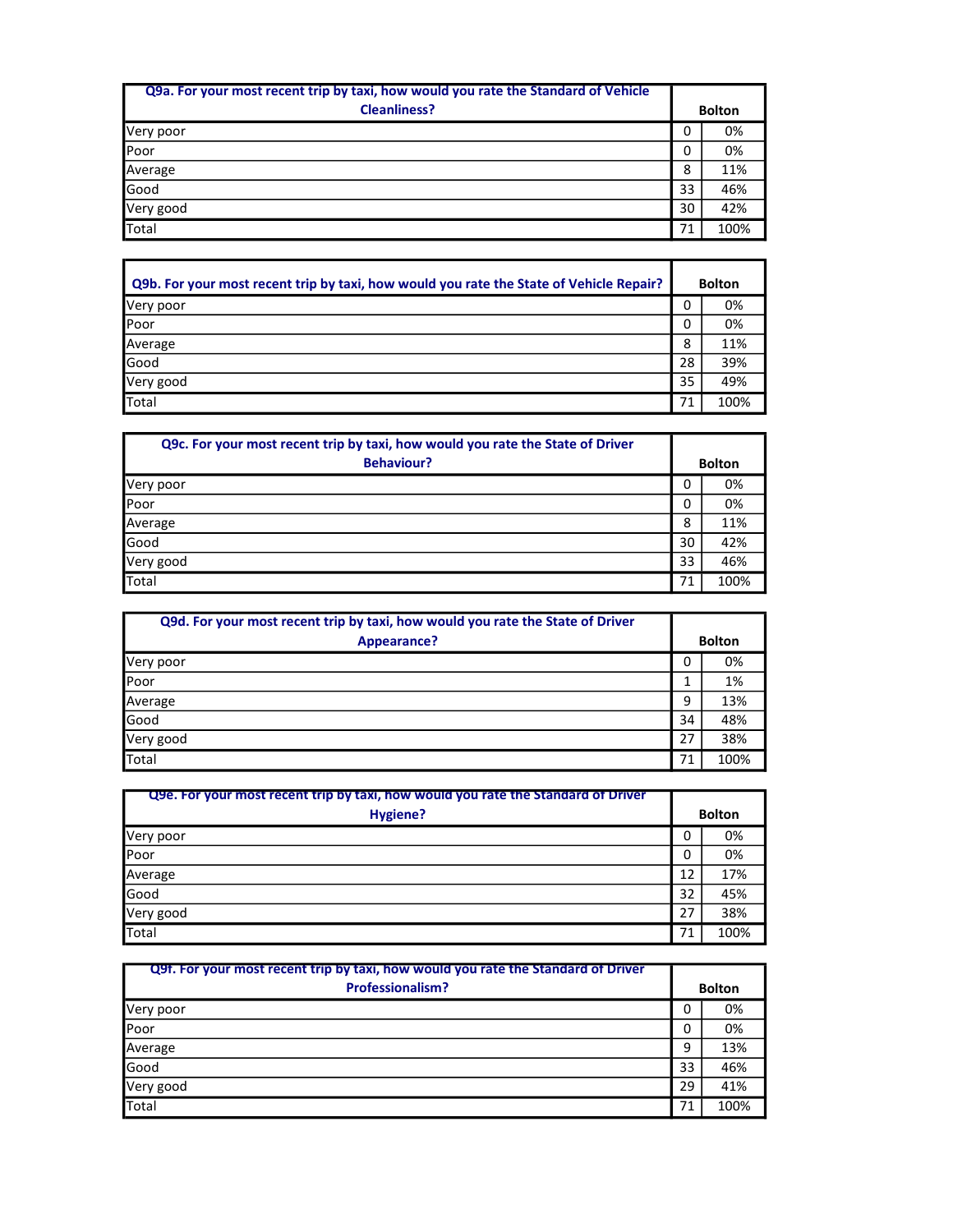| Q9g. For your most recent trip by taxi, how would you rate the Standard of Driver<br><b>Knowledge of the Area?</b> |    | <b>Bolton</b> |
|--------------------------------------------------------------------------------------------------------------------|----|---------------|
|                                                                                                                    |    |               |
| Very poor                                                                                                          | 0  | 0%            |
| Poor                                                                                                               |    | 1%            |
| Average                                                                                                            | 4  | 6%            |
| Good                                                                                                               | 26 | 37%           |
| Very good                                                                                                          | 40 | 56%           |
| Total                                                                                                              | 71 | 100%          |

| Q9h. For your most recent trip by taxi, how would you rate the Price? | <b>Bolton</b> |      |
|-----------------------------------------------------------------------|---------------|------|
| Very poor                                                             | 0             | 0%   |
| Poor                                                                  | 5             | 7%   |
| Average                                                               | 13            | 18%  |
| Good                                                                  | 26            | 37%  |
| Very good                                                             | 27            | 38%  |
| Total                                                                 | 71            | 100% |

| Q9i. For your most recent trip by taxi, how would you rate any 'Other'? | <b>Bolton</b> |    |
|-------------------------------------------------------------------------|---------------|----|
| Very poor                                                               | 0             | 0% |
| Poor                                                                    | 0             | 0% |
| Average                                                                 | 0             | 0% |
| Good                                                                    | 0             | 0% |
| Very good                                                               | 0             | 0% |
| Total                                                                   | 0             | 0% |

| Q10. For any aspects of your journey by taxi you rated poor or very poor, please provide<br>further details? |   | <b>Bolton</b> |
|--------------------------------------------------------------------------------------------------------------|---|---------------|
| IMPROVE DRIVER APPEARANCE                                                                                    |   | 50%           |
| <b>QUITE EXPENSIVE</b>                                                                                       |   | 50%           |
| <b>Total</b>                                                                                                 | ◠ | 100%          |

| Q11a. What would encourage you to use hackney carriages or use them more often? | <b>Bolton</b> |      |
|---------------------------------------------------------------------------------|---------------|------|
| <b>Better Vehicle</b>                                                           | 25            | 22%  |
| More hackney carriages I could phone for                                        | 14            | 13%  |
| <b>Better Drivers</b>                                                           | 25            | 22%  |
| More hackney carriages I could hail or get at a rank                            |               | 3%   |
| Other                                                                           | 45            | 40%  |
| Total                                                                           | 112           | 100% |

| Q11b. If you indicated 'Other' to Q11a, please provide further details? | <b>Bolton</b> |      |
|-------------------------------------------------------------------------|---------------|------|
| <b>INOTHING</b>                                                         | 26            | 58%  |
| <b>CHEAPER FARES</b>                                                    | 16            | 36%  |
| <b>IEARNING MORE TO GO OUT MORE</b>                                     |               | 2%   |
| <b>IHAVING MORE MONEY</b>                                               |               | 2%   |
| <b>IIMPROVED DRIVER APPEARANCE</b>                                      |               | 2%   |
| <b>Total</b>                                                            | 45            | 100% |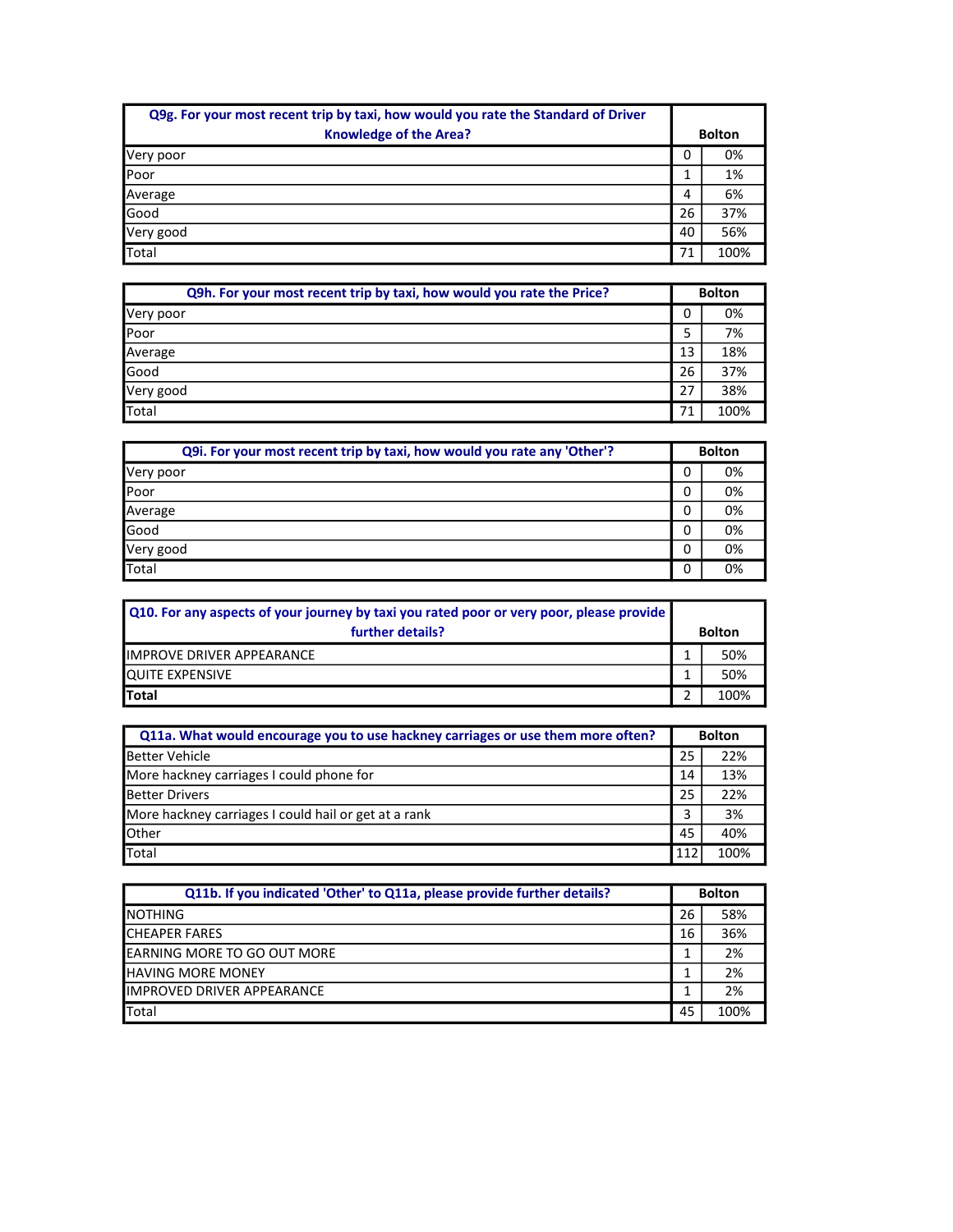| Q12a. Do you, or anyone you know, need an adapted licensed vehicle? | <b>Bolton</b> |      |
|---------------------------------------------------------------------|---------------|------|
| <b>No</b>                                                           | 126           | 86%  |
| Yes - WAV                                                           |               | 3%   |
| someone I know WAV                                                  | 12            | 8%   |
| Yes, but not WAV                                                    |               | 1%   |
| Someone I know, but not WAV                                         |               | 1%   |
| <b>Other</b>                                                        | 0             | 0%   |
| Total                                                               | 146           | 100% |

| Q13a. Have you ever given up waiting or made alternative arrangements for an HC, at a<br>rank in the Bolton Council area? |     | <b>Bolton</b> |
|---------------------------------------------------------------------------------------------------------------------------|-----|---------------|
| Yes                                                                                                                       |     | 5%            |
| No                                                                                                                        | 134 | 95%           |
| Total                                                                                                                     | 141 | 100%          |

| Q13b. If you indicated 'YES' to Q13a, please tell us where? | <b>Bolton</b> |      |
|-------------------------------------------------------------|---------------|------|
| <b>I</b> BRADSHAWGATE                                       |               | 75%  |
| <b>BOLTON INTERCHANGE</b>                                   |               | 25%  |
| <b>I</b> Total                                              |               | 100% |

| <b>Q14a. Have you ever given up waiting or made alternative arrangements for an HC, by</b><br>hailing on street in the Bolton Council area? |     | <b>Bolton</b> |
|---------------------------------------------------------------------------------------------------------------------------------------------|-----|---------------|
| <b>Yes</b>                                                                                                                                  |     | 3%            |
| <b>No</b>                                                                                                                                   | 133 | 97%           |
| Total                                                                                                                                       | 137 | 100%          |

| Q14b. If you indicated 'YES' to Q13a, please tell us where? | <b>Bolton</b> |      |
|-------------------------------------------------------------|---------------|------|
| <b>BOLTON INTERCHANGE</b>                                   |               | 33%  |
| <b>BOLTON TOWN CENTRE</b>                                   |               | 67%  |
| <b>T</b> otal                                               |               | 100% |

| Q15. Do you feel there are enough hackney carriages in the Bolton Council area at night<br>(between 19:00 and 07:00)? |     | <b>Bolton</b> |
|-----------------------------------------------------------------------------------------------------------------------|-----|---------------|
| <b>I</b> Yes                                                                                                          | 107 | 78%           |
| <b>No</b>                                                                                                             | 30  | 22%           |
| Total                                                                                                                 | 137 | 100%          |

| Q16. Do you feel safe using taxis during the daytime (before 6pm) | <b>Bolton</b> |      |
|-------------------------------------------------------------------|---------------|------|
| <b>Yes</b>                                                        | 136           | 97%  |
| <b>I</b> No                                                       | 4             |      |
| <b>T</b> otal                                                     | 140           | 100% |

| Q17. Do you feel safe using a taxis during the day (before 6pm) | <b>Bolton</b> |      |
|-----------------------------------------------------------------|---------------|------|
| <b>I</b> Yes                                                    |               | 91%  |
| <b>I</b> No                                                     | 12            | 9%   |
| <b>I</b> Total                                                  | 140           | 100% |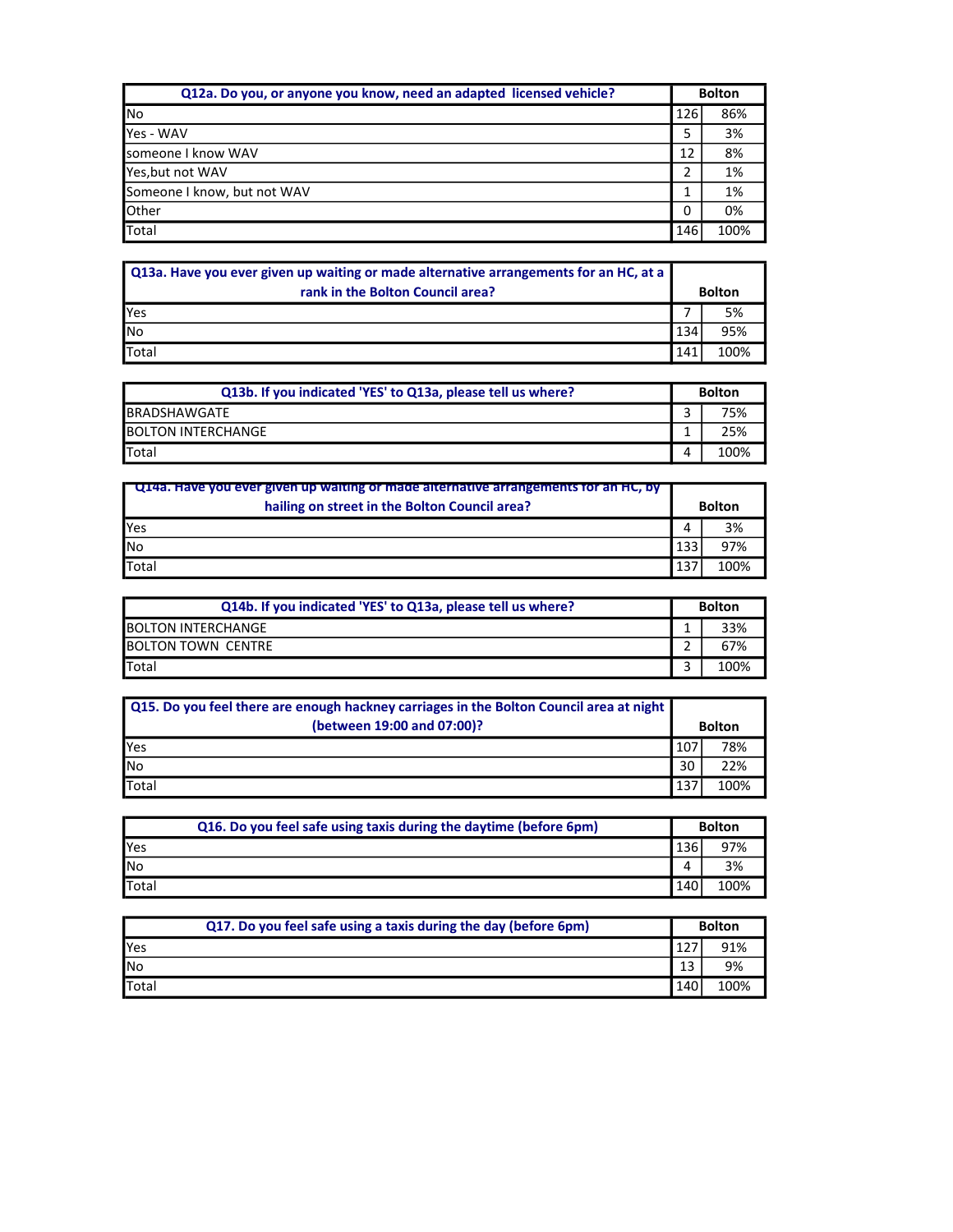| Q18. If you do not feel safe using taxis, what would make you feel better? | <b>Bolton</b> |      |
|----------------------------------------------------------------------------|---------------|------|
| <b>IBETTER SECURITY</b>                                                    | 10            | 71%  |
| <b>CCTV IN CABS</b>                                                        |               | 14%  |
| <b>IKNOWING THE DRIVER</b>                                                 |               | 7%   |
| LESS TALKING FROM THE DRIVER                                               |               | 7%   |
| <b>I</b> Total                                                             | 14            | 100% |

| Q19a. How do you rate local hackney carriage fares? | <b>Bolton</b> |      |
|-----------------------------------------------------|---------------|------|
| FAIR                                                | 57            | 40%  |
| <b>EXPENSIVE</b>                                    | 45            | 32%  |
| I DON'T HAVE AN OPINION                             | 35            | 25%  |
| <b>CHEAP</b>                                        | 3             | 2%   |
| <b>OTHER</b>                                        | 1             | 1%   |
| Total                                               | 141           | 100% |

| Q19b. If you indicated 'Other' to Q19a, please tell us more? | <b>Bolton</b> |      |
|--------------------------------------------------------------|---------------|------|
| <b>I</b> CANT AFFORD TO USE THEM                             |               | 100% |
| <b>I</b> Total                                               |               | 100% |

| Q20. If you had the choice of using an electric powered hackney carriage, would you use |               |      |
|-----------------------------------------------------------------------------------------|---------------|------|
| one?                                                                                    | <b>Bolton</b> |      |
| <b>INO PREFERENCE</b>                                                                   | 116!          | 81%  |
| YES, ONLY IF IT DID NOT COST ANYMORE                                                    | 24            | 17%  |
| YES, AND WOULD PAY 10% MORE FARE                                                        | 4             | 3%   |
| Total                                                                                   | 144           | 100% |

| Q21a. Hackney Carriages may provide a facilitiy to pay the fare by credit or debit card. |               |      |
|------------------------------------------------------------------------------------------|---------------|------|
| How do you feel about this?                                                              | <b>Bolton</b> |      |
| I WOULD STILL PAY IN CASH                                                                | 78            | 57%  |
| <b>WOULD BE HAPPY AS LONG AS NO SURCHARGE</b>                                            | 46            | 34%  |
| <b>I</b> WOULD USE FOR EVERY JOURNEY                                                     | 10            | 7%   |
| <b>OTHER</b>                                                                             |               | 1%   |
| Total                                                                                    | 136           | 100% |

| Q21b. If you indicated 'OTHER' to Q21a, please tell us more? | <b>Bolton</b> |      |
|--------------------------------------------------------------|---------------|------|
| <b>INO PREFERENCE</b>                                        |               | 50%  |
| II NEVER USE A CREDIT CARD                                   |               | 50%  |
| <b>I</b> Total                                               |               | 100% |

| Q22. Do you have regular access to a car? |     | <b>Bolton</b> |  |
|-------------------------------------------|-----|---------------|--|
| <b>IYES</b>                               | 139 | 67%           |  |
| <b>NO</b>                                 | 69  | 33%           |  |
| <b>T</b> otal                             | 208 | 100%          |  |

| Q23a. Do you live in the Bolton Council area? | <b>Bolton</b> |      |
|-----------------------------------------------|---------------|------|
| <b>Yes</b>                                    | 181           | 86%  |
| <b>No</b>                                     | 29            | 14%  |
| Total                                         | 210           | 100% |